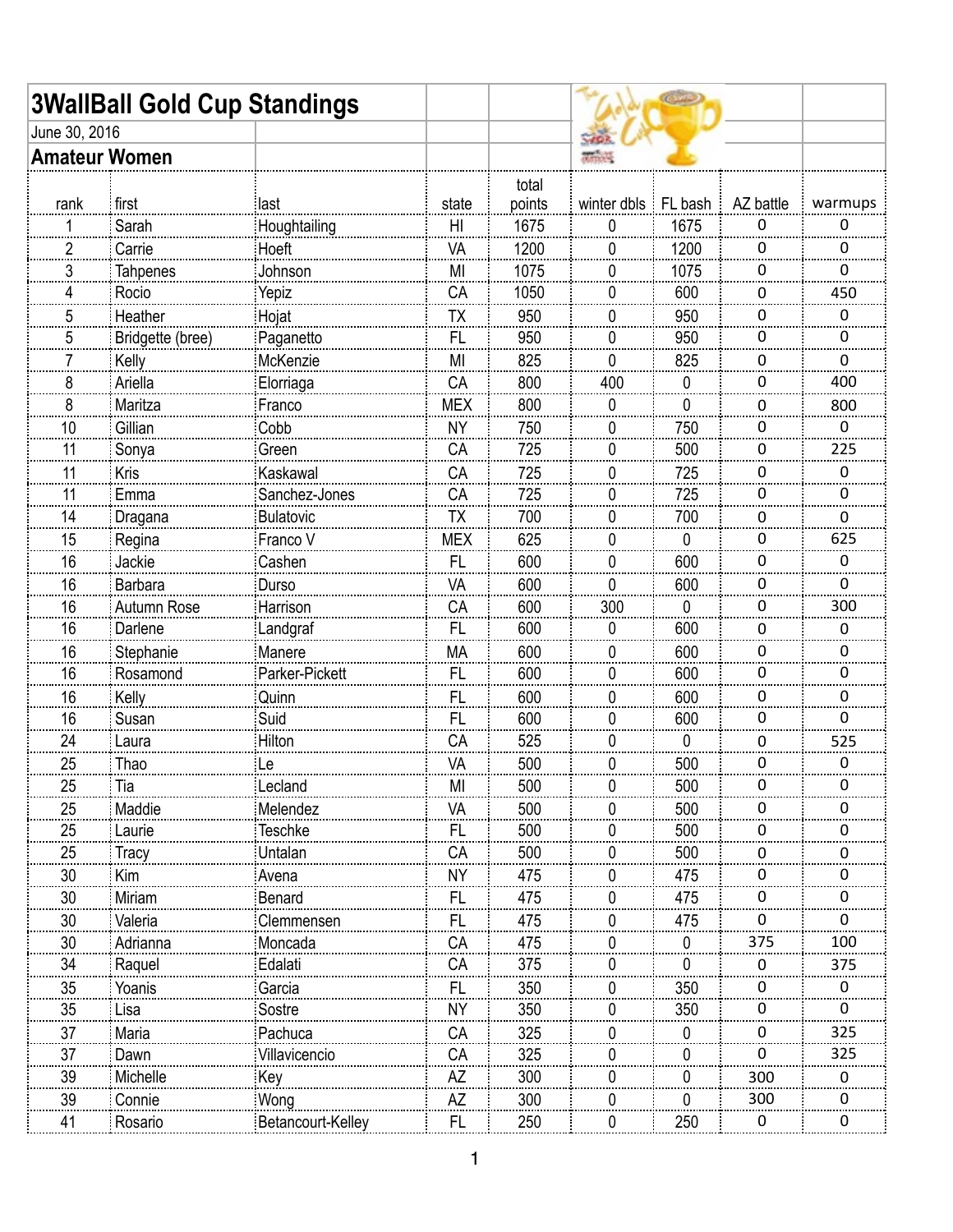| 41                 | Claudia     | Quintana                            | CA             | 250    | 0                     | 0            | 0           | 250      |
|--------------------|-------------|-------------------------------------|----------------|--------|-----------------------|--------------|-------------|----------|
| 41                 | Gloria      | Reid                                | NΥ             | 250    | 0                     | 250          | 0           | 0        |
| 41                 | Robin       | Smith                               | FL             | 250    | 0                     | 250          | 0           | 0        |
| 41                 | Sarah Lily  | Sostre                              | <b>NY</b>      | 250    | $\Omega$              | 250          | $\mathbf 0$ | 0        |
| 46                 | Melissa     | King                                | AZ             | 225    | 0                     | 0            | 225         | 0        |
| 47                 | Nancy       | <b>Bortfeld</b>                     | <b>AZ</b>      | 150    | 0                     | $\Omega$     | 150         | $\Omega$ |
| 47                 | Leanna      | <b>Burmood</b>                      | CA             | 150    | 0                     | 0            | 0           | 150      |
| 47                 | Cynthia     | Figueroa                            | CA             | 150    | 0                     | 0            | 0           | 150      |
| 47                 | Mary        | Schoumaker                          | CA             | 150    | 0                     | 0            | 0           | 150      |
| 51                 | Susie       | Boulanger                           | ΑZ             | 100    | 0                     | 0            | 100         | 0        |
| 51                 | Pam         | Smith                               | CA             | 100    | $\mathbf 0$           | 0            | 0           | 100      |
|                    |             |                                     |                |        |                       |              |             |          |
|                    |             |                                     |                |        |                       | $\mathbb{C}$ |             |          |
|                    |             | <b>3WallBall Gold Cup Standings</b> |                |        |                       |              |             |          |
| June 30, 2016      |             |                                     |                |        | <b>WINNY</b>          |              |             |          |
| <b>Amateur Men</b> |             |                                     |                |        |                       |              |             |          |
|                    |             |                                     |                | total  |                       |              |             |          |
| rank               | first       | last                                | state          | points | winter dbls : FL bash |              | AZ battle   | warmups  |
|                    | Jose        | Caban                               | <b>NY</b>      | 1200   | 0                     | 1200         | 0           | 0        |
|                    | Sam         | Hojat                               | TΧ             | 1200   | 0                     | 1200         | 0           | 0        |
| 3                  | <b>Brad</b> | <b>Tursky</b>                       | <b>TN</b>      | 1100   | 0                     | 1100         | 0           | 0        |
| 4                  | Roy         | Hernandez                           | FL             | 1075   | 0                     | 1075         | 0           | 0        |
| 4                  | Daryle      | Uhrich                              | CA             | 1075   | 0                     | 850          | 0           | 225      |
| 6                  | Marcos      | Gravier                             | FL             | 950    | 0                     | 950          | 0           | 0        |
| 6                  | Rex         | Naddeo                              | PA             | 950    | $\Omega$              | 950          | 0           | 0        |
| 6                  | Jesus       | Ocana                               | CA             | 950    | 400                   | 0            | $\Omega$    | 550      |
| 9                  | Matthew     | <b>Barcellos</b>                    | ΑZ             | 925    | 0                     | 0            | 925         | 0        |
| 10                 | Danny       | Olmo                                | <b>NY</b>      | 850    | 0                     | 850          | 0           | 0        |
| 11                 | Carlos      | Indacochea                          | AZ             | 750    | 0                     | 750          | 0           | 0        |
| 11                 | Edwin       | Moore                               | FL             | 750    | 0                     | 750          | 0           | 0        |
| 13                 | William     | Craig                               | TX             | 725    | 0                     | 725          | $\mathbf 0$ | 0        |
| 14                 | James       | Lamont                              | ΑZ             | 700    | $^{(1)}$              | 0            | 700         | 0        |
| 14                 | Akrapol     | Supapol                             | <b>FL</b>      | 700    | 0                     | 700          | 0           | 0        |
| 16                 | Mario       | Meza                                | CA             | 675    | 525                   | 0            | 0           | 150      |
| 17                 | Alex        | Crescencio                          | CA             | 670    | $\bf{0}$              | 670          | 0           | 0        |
| 18                 | Raul        | Berrios                             | VA             | 600    | 0                     | 600          | $\Omega$    | 0        |
| 18                 | Jose        | Campos                              | СA             | 600    | 400                   | 0            | 0           | 200      |
| 18                 | Joe         | Coniglio                            | <b>FL</b>      | 600    | $\Omega$              | 600          | $\Omega$    | 0        |
| 18                 | Justin      | Cooklin                             | <b>FL</b>      | 600    |                       | 600          | 0           | 0        |
| 18                 | Jason       | Klein                               | PA             | 600    | $\Omega$              | 600          | 0           | 0        |
| 18                 | Joe         | Linnell                             | <b>FL</b>      | 600    | <sup>0</sup>          | 600          | 0           | O.       |
| 18                 | Joshua      | Mancebo                             | <b>MD</b>      | 600    | $^{(1)}$              | 600          | 0           | 0        |
| 18                 | Bobby       | Morales                             | <b>FL</b>      | 600    | 0                     | 600          | 0           | 0        |
| 18                 | Mark        | Reed                                | M <sub>1</sub> | 600    | <sup>0</sup>          | 600          | 0           | 0        |
| 18                 | Hale        | Sakoff                              | FL             | 600    | $\Omega$              | 600          | 0           | 0        |
| 18                 | Mike        | Waters                              | <b>NY</b>      | 600    | 0                     | 600          | 0           | 0        |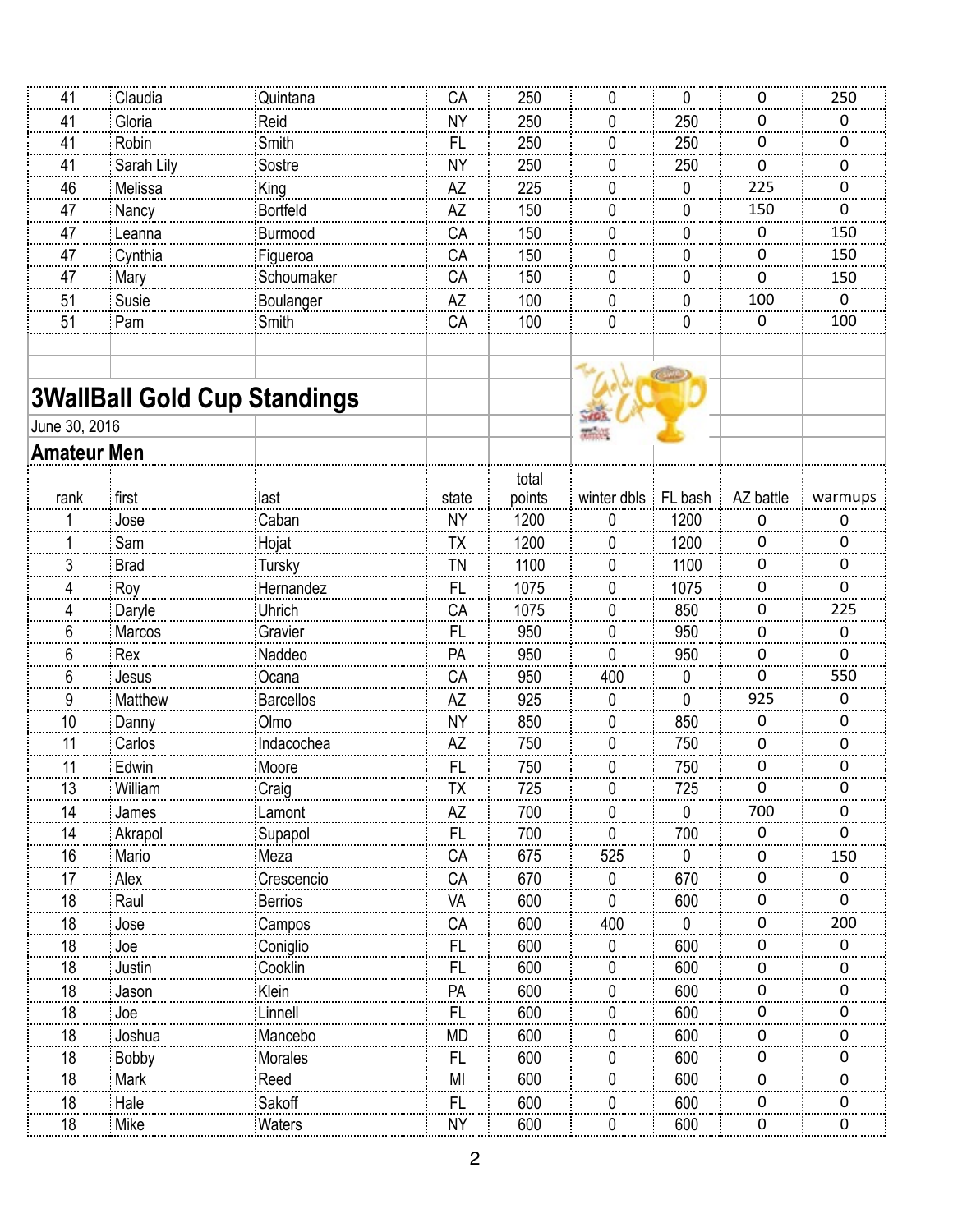| 29 |                 |                 |                |     |              |          |                  |                 |
|----|-----------------|-----------------|----------------|-----|--------------|----------|------------------|-----------------|
|    | Jared           | Campos          | <b>NV</b>      | 575 | 0            | 0        | 475              | 100             |
| 30 | Curt            | Baumgarth       | AZ             | 550 | 0            | 0        | 550              | 0               |
| 30 | Lee             | Mayer           | CA             | 550 | 400          | 0        | $\boldsymbol{0}$ | 150             |
| 32 | Georges         | Barrera         | CA             | 525 | 300          | 0        | 0                | 225             |
| 33 | Pedro           | Curbelo         | FL             | 520 | 0            | 520      | 0                | 0               |
| 33 | Luis            | Gonzalez        | <b>FL</b>      | 520 | 0            | 520      | 0                | U               |
| 35 | Neal            | <b>Brand</b>    | M <sub>1</sub> | 500 | 0            | 500      | 0                | 0               |
| 35 | Carlos          | Cabrera         | FL.            | 500 | 0            | 500      | 0                | 0               |
| 35 | <b>Nick</b>     | Dague           | <b>FL</b>      | 500 | 0            | 500      | 0                | 0               |
| 35 | Vincent         | de la Torre     | CA             | 500 | 0            | 500      | 0                | 0               |
| 35 | Rigo            | Garzona         | CA             | 500 | 0            | 500      | 0                | 0               |
| 35 | Cheven          | Kimbrough       | M <sub>1</sub> | 500 | 0            | 500      | 0                | 0               |
| 35 | Mark            | Moore           | VA             | 500 | 0            | 500      | 0                | 0               |
| 35 | Dale            | Untalan         | CA             | 500 | 0            | 500      | 0                | 0               |
| 35 | Eric            | Washington      | MI             | 500 | 0            | 500      | 0                | 0               |
| 44 | Alejandro       | Barcelo         | <b>FL</b>      | 475 | 0            | 475      | $\Omega$         | 0               |
| 44 | Alan            | <b>Bennett</b>  | AZ             | 475 | 0            | 0        | 475              | O               |
| 44 | John            | Fardales        | FL.            | 475 | 0            | 475      | $\boldsymbol{0}$ | 0               |
| 44 | Juan Carlos     | Morales         | FL             | 475 | 0            | 475      | 0                | 0               |
| 44 | Joel            | Rodriguez       | FL             | 475 | 0            | 475      | 0                | 0               |
| 44 | <b>Rick</b>     | Sandello        | CA             | 475 | 0            | 250      | $\mathbf{0}$     | $\frac{1}{225}$ |
| 44 |                 |                 | FL             | 475 |              |          | 0                | 0               |
| 44 | Nestor<br>David | Santana<br>Taub | CA             | 475 | 0<br>0       | 475<br>0 | $\pmb{0}$        | 475             |
| 52 | Rick            | Hallenbeck      | CA             |     | 0            | 0        |                  |                 |
| 52 |                 |                 |                | 450 |              |          | 0                | 450<br>225      |
|    | Philip          | Varela, jr      | CA             | 450 | 225          | 0        | 0                |                 |
|    |                 |                 |                |     |              |          |                  |                 |
| 52 | <b>Rick</b>     | Villavicencio   | CA             | 450 | 0            | 0        | 0                | 450             |
| 55 | Jorge           | Bacallao        | FL             | 420 | 0            | 420      | 0                | 0               |
| 55 | Michael         | Boyle jr        | <b>MA</b>      | 420 | 0            | 420      | $\pmb{0}$        | 0               |
| 55 | Rey             | Gomez           | FL             | 420 | 0            | 420      | 0                | 0               |
| 55 | Abel            | Perez           | TΧ             | 420 | 0            | 420      | 0                | 0               |
| 59 | Ron             | Couch           | <b>AZ</b>      | 400 | 0            | 0        | 400              | 0               |
| 59 | Gavin           | Gardner         | AZ             | 400 | 0            | 0        | 400              | 0               |
| 59 | Peter           | Gauci           | CA             | 400 | <sup>n</sup> | 0        | 0                | 400             |
| 59 | Sam             | Neer            | СA             | 400 |              | 0        | 0                | 400             |
| 59 | Lou             | Orosco          | СA             | 400 | 0            | 0        | 0                | 400             |
| 59 | Mike            | Orr             | CA             | 400 | n            | 0        | 0                | 400             |
| 59 | Charlie         | Pratt           | <b>OR</b>      | 400 |              | 0        | 0                | 400             |
| 59 | Tom             | Quiroz          | CA             | 400 | 0            | 0        | 250              | 150             |
| 67 | Sandro          | Aponte          | AZ             | 375 |              | 0        | 375              | 0               |
| 67 | Pancho          | Olea            | AZ             | 375 | 0            | 0        | 375              | O               |
| 69 | George          | <b>Bustos</b>   | TX             | 350 | 0            | 350      | 0                | O               |
| 69 | Heriberto       | Cruz-anaya      | FL             | 350 | $^{(1)}$     | 350      | $\Omega$         |                 |
| 69 | Jorge           | Diaz            | <b>FL</b>      | 350 | 0            | 350      | 0                | n               |
| 69 | Adam            | Gallager        | FL             | 350 | 0            | 350      | 0                | 0               |
| 69 | Nelson          | Gerardo         | FL             | 350 | 0            | 350      | 0                | O.              |
| 69 | Raul            | Noya            | <br>FL         | 350 | 0            | 350      | 0                | U               |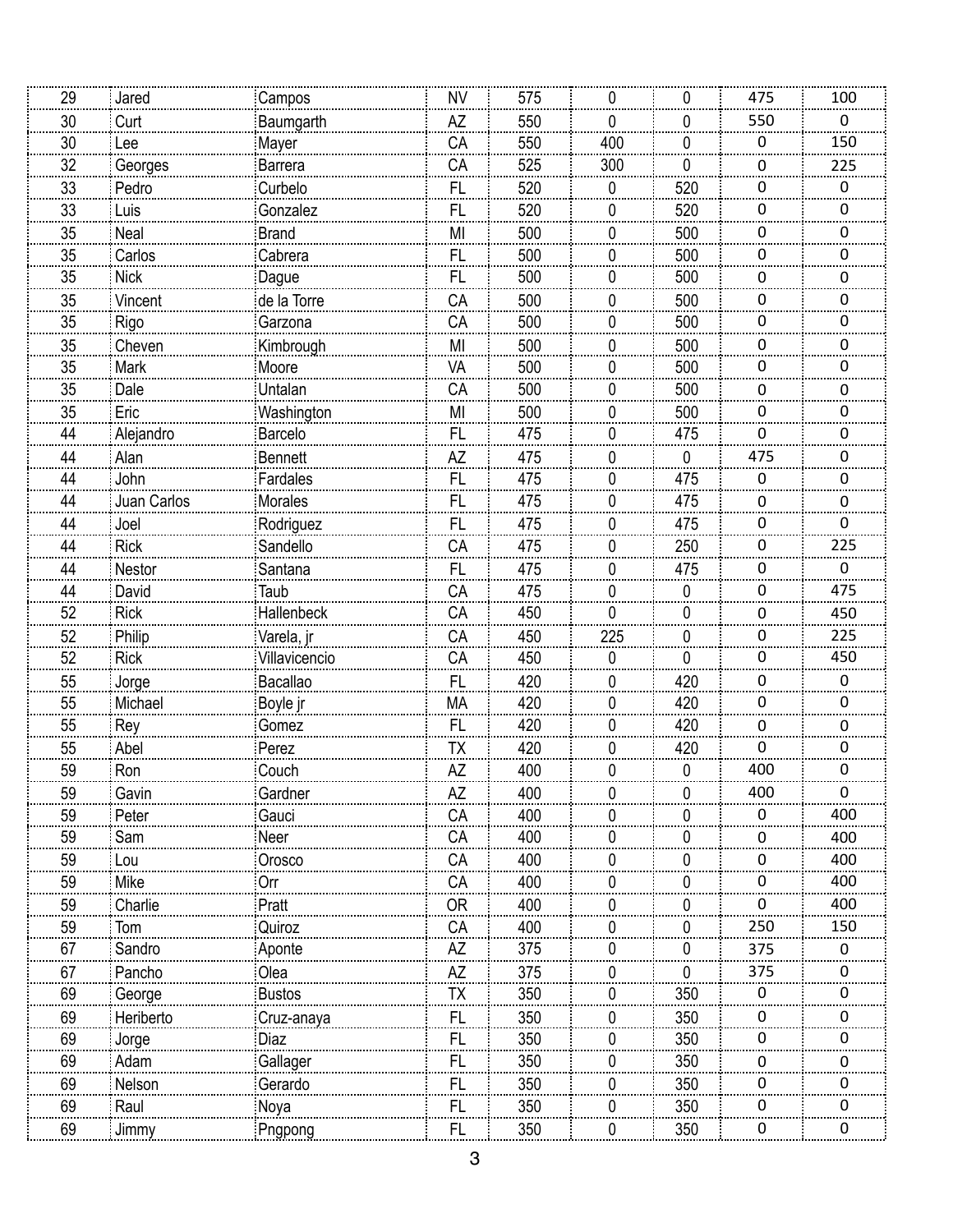| 69             | Jorge           | Quimbaya jr      | FL              | 350        | 0   | 350                | 0           | 0                |
|----------------|-----------------|------------------|-----------------|------------|-----|--------------------|-------------|------------------|
| 69             | Seran           | Ramkissoon       | FL              | 350        | 0   | 350                | 0           | 0                |
| 69             | David           | Soll             | <b>FL</b>       | 350        | 0   | 350                | 0           | 0                |
| 79             | Sam             | <b>Barrera</b>   | CA              | 300        | 300 | 0                  | 0           | 0                |
| 79             | Danny           | Gonzalez         | CA              | 300        | 0   | 0                  | 0           | 300              |
| 79             | Steve           | <i>lvers</i>     | CA              | 300        | 0   | 0                  | 0           | 300              |
| 79             | Darold          | Key              | AZ              | 300        | 0   | 0                  | 300         | $\mathbf 0$      |
| 79             | Dillon          | Silver           | CA              | 300        | 0   | 0                  | $\mathbf 0$ | 300              |
| 79             | Charlie         | Stalder          | AZ              | 300        | 0   | 0                  | 300         | $\boldsymbol{0}$ |
| 79             | Dale            | Valentine        | CA              | 300        | 0   | 0                  | 0           | 300              |
| 79             | Joaquin         | Zavala, jr       | CA              | 300        | 0   | 0                  | 0           | 300              |
| 87             | Leonardo        | Alberto          | FL              | 250        | 0   | 250                | 0           | 0                |
| 87             | Michael         | Arias            | FL              | 250        | 0   | 250                | 0           | 0                |
| 87             | Rafael          | Barriga          | CA              | 250        | 0   | 250                | 0           | 0                |
| 87             | William         | Benard           | FL              | 250        | 0   | 250                | 0           | 0                |
| $\frac{87}{2}$ | Scott           | <b>Boswell</b>   | MI              | 250        | 0   | 250                | 0           | 0                |
| 87             | Jim             | Bove             | MA              | 250        | 0   | 250                | 0           | 0                |
| 87             | Frank           | <b>Bunker</b>    | $\sf IL$        | 250        | 0   | 250                | $\mathbf 0$ | 0                |
| 87             | Jose            | Canizares        | <br><b>FL</b>   | 250        | 0   | 250                | 0           | 0                |
| 87             | Reidel          | Canizares        |                 | 250        | 0   | 250                | 0           | 0                |
| 87             | Jose            | Casillas         | <b>FL</b>       | 250        | 0   | 250                | 0           | 0                |
| 87             | Jeffrey         | Claburn          | FL              | 250        | 0   | 250                | 0           | 0                |
| 87             | Dan             | Dobrinich        | <b>FL</b>       | 250        | 0   | 250                | 0           | 0                |
| 87             | Ryan            | Fosco            | IL              | 250        | 0   | 250                | 0           | 0                |
| 87             | <b>Brandon</b>  | Foster           | MI              | 250        | 0   | 250                | 0           | 0                |
| $\frac{87}{2}$ | David           | Grolman          | <b>NV</b>       | 250        | 0   | 0                  | 0           | 250              |
| 87             | Joe             | Hall             | TΧ              | 250        | 0   | 250                | 0           | 0                |
| 87             | Felix           | Hernandez        | <b>FL</b>       | 250        | 0   | 250                | 0           | 0                |
| 87             | Yasmani         | Jimenez          |                 | 250        | 0   | 250                | 0           | 0                |
| 87             |                 | Lewerenz         | MI              | 250        | 0   | 250                | 0           | 0                |
| 87             | Gregory<br>Jose |                  | FL              | 250        | 0   | 250                | 0           | 0                |
| 87             | Michael         | Lopez<br>Medina  | FL              | 250        | 0   | 250                | 0           | 0                |
| 87             | Michael         |                  | MI              | 250        | O   | 250                | 0           | O                |
| 87             | Raul            | Newman           | CT              | 250        | 0   | 250                | 0           | 0                |
| 87             | Ruben           | Nieves           | NJ              | 250        | 0   | 250                | 0           | O                |
|                | Adolfo          | Pagan<br>Paradoa |                 |            | 0   | 250                | 0           |                  |
| 87             |                 |                  | FL              | 250        | 0   |                    | 250         |                  |
| 87<br>87       | Russ<br>Fabian  | Randolph         | AZ<br><b>FL</b> | 250<br>250 | 0   | $\mathbf 0$<br>250 | $\Omega$    | 0                |
| 87             |                 | Rojas            | MI              | 250        | 0   | 250                |             |                  |
|                | Luis            | Romero           |                 |            |     |                    | 0           | 0<br>O           |
| 87             | Chuck           | <b>Teschke</b>   | FL              | 250        | 0   | 250                | 0<br>0      |                  |
| 87             | <b>Tyler</b>    | Tursky           | TN              | 250        | O   | 250                |             |                  |
| 87             | Kevin           | Vazquez          | FL              | 250        | 0   | 250                | 0           | 0                |
| 87             | Michael         | White, jr        | <b>FL</b>       | 250        | 0   | 250                | 0           | O                |
| 87             | Jeff            | Wright           | FL              | 250        | 0   | 250                | 0           | 0                |
| 87             | Jack            | Zinzi            | <b>NY</b>       | 250        | 0   | 250                | 0           | O                |
| 121            | Mike            | Baham            | CA              | 225        | 225 | 0                  | 0           | U.               |
| 121            | Tony            | Burg             | CA              | 225        | 0   | 0                  | 0           | 225              |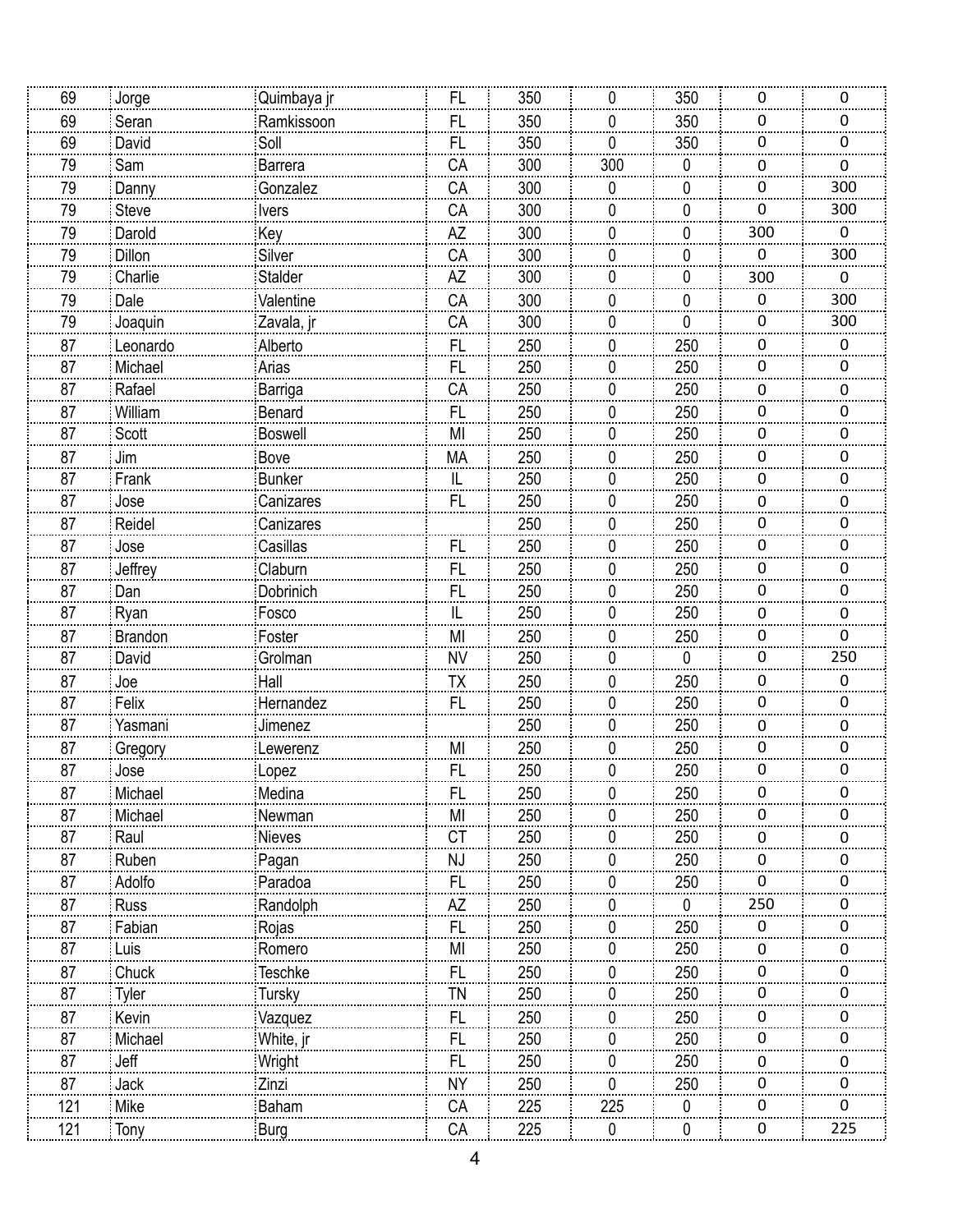| 121             | <b>Rick</b> | Cannone                 | AΖ         | 225 | 0            | 0 | 225              | 0                |
|-----------------|-------------|-------------------------|------------|-----|--------------|---|------------------|------------------|
| 121             | Steve       | Cuniff                  | CA         | 225 | 0            | 0 | 0                | 225              |
| 121             | Jim         | Fernandez               | CA         | 225 | 0            | 0 | 0                | 225              |
| 121             | Joe         | Lara                    | CA         | 225 | 225          | 0 | 0                | 0                |
| 121             | Jerry       | Reyes                   | AZ         | 225 | 0            | 0 | 225              | 0                |
| 121             | Dale        | Winter                  | AZ         | 225 | 0            | 0 | 225              | 0                |
| 129             | Joel        | Arredondo               | CA         | 150 | 0            | 0 | 0                | 150              |
| 129             | Luis        | Avila                   | CA         | 150 | 0            | 0 | $\boldsymbol{0}$ | 150              |
| 129             | Michael     | <b>Breen</b>            | CA         | 150 | 150          | 0 | 0                | $\boldsymbol{0}$ |
| 129             | Juan        | Diaz                    | CA         | 150 | 0            | 0 | 0                | 150              |
| 129             | Paul        | Dylewski                | CA         | 150 | 0            | 0 | 0                | 150              |
| 129             | Eddie       | Escarsega               | CA         | 150 | 150          | 0 | 0                | $\boldsymbol{0}$ |
| 129             | Sebastian   | Fernandez               | <b>MEX</b> | 150 | 0            | 0 | $\mathbf 0$      | 150              |
| 129             | Tonni       | Forbes                  | AZ         | 150 | 0            | 0 | 150              | 0                |
| 129             | Luis        | Garcia                  | AZ         | 150 | 0            | 0 | 150              | 0                |
| 129             | Scott       | Greenberg               | CA         | 150 | 0            | 0 | 0                | 150              |
| 129             | Tim         | Herman                  | CA         | 150 | 0            | 0 | 0                | 150              |
| 129             | <b>Rick</b> | Hollenbeck (Hallenbeck) | CA         | 150 | 150          | 0 | 0                | 0                |
| $\frac{1}{129}$ | Rudolph     | Lara                    | CA         | 150 | 150          | 0 | 0                | 0                |
| 129             | Mike        | <b>Myers</b>            |            | 150 | 0            | 0 | 0                | 150              |
| 129             | Geoff       | Osberg                  | CA         | 150 | 0            | 0 | 0                | 150              |
| 129             | Ken         | Patterson               | ΑZ         | 150 | 0            | 0 | 150              | 0                |
| 129             | Patrick     | Smith                   | AZ         | 150 | 0            | 0 | 150              | 0                |
| 146             | Marc        | <b>Bosscher</b>         | CA         | 100 | 0            | 0 | 0                | 100              |
| 146             | Marty       | <b>Breed</b>            | CA         | 100 | 0            | 0 | 0                | 100              |
| 146             | Chris       | Ciccarelli              | CA         | 100 | 0            | 0 | 0                | 100              |
| 146             | Rene        | Cordero                 | AZ         | 100 | 0            | 0 | 100              | 0                |
| 146             | Gerardo     | Franco Vidal            | <b>MEX</b> | 100 | 0            | 0 | 0                | 100              |
| 146             | Dee         | Hester                  | CA         | 100 | 0            | 0 | 0                | 100              |
| 146             | Kouren      | Jouldjian               | CA         | 100 | 0            | 0 | 0                | 100              |
| 146             | Sergio      | :Lara                   | CA         | 100 | 0            | 0 | 0                | 100              |
| 146             | Rudy        | Luna                    | AZ         | 100 | 0            | 0 | 100              | 0                |
| 146             | Rigo        | Martin                  | CA         | 100 |              | O | 0                | 100              |
| 146             | Juan        | Miranda                 | CA         | 100 |              | 0 | 0                | 100              |
| 146             | Pio         | Mortera                 | CA         | 100 | $\mathbf{0}$ | 0 | 0                | 100              |
| 146             | Luke        | Phair                   | CA         | 100 |              | 0 | 0                | 100              |
| 146             | Chilo       | Posada                  | AZ         | 100 |              | 0 | 100              | 0                |
| 146             | Gerardo     | Quintana                | CA         | 100 | U            | 0 | 0                | 100              |
| 146             | Victor      | Rodriguez               | CA         | 100 |              | 0 | 0                | 100              |
| 146             | Oscar       | Sandoval                | СA         | 100 |              | 0 | $\Omega$         | 100              |
| 146             | <b>Nick</b> | Schuman                 | AZ         | 100 |              | 0 | 100              |                  |
| 146             | Pablo       | Uriarte                 | AZ         | 100 |              | 0 | 100              |                  |
| 146             | Craig       | Yovanovich              | CA         | 100 | 0            | 0 | $\mathbf 0$      | 100              |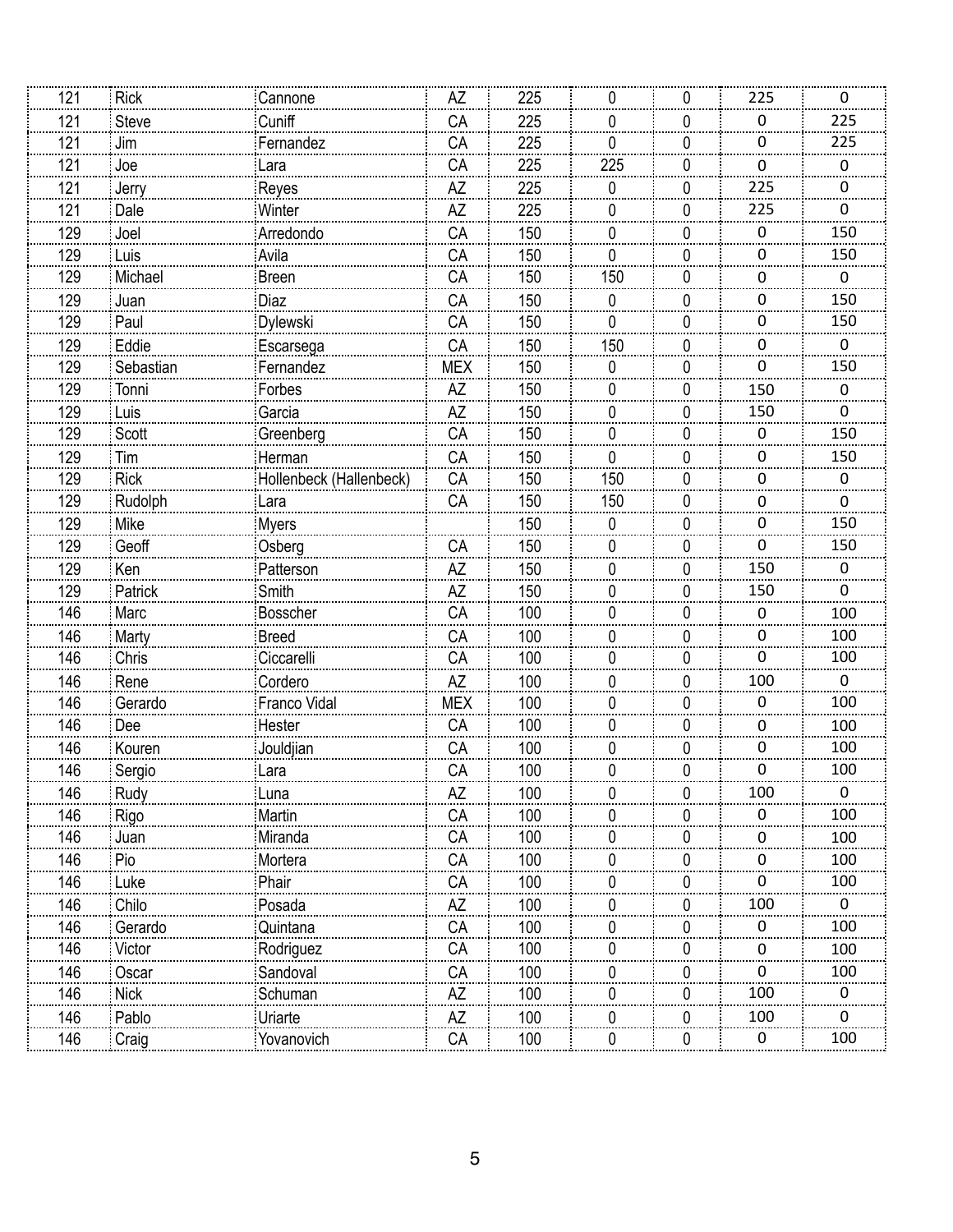| June 30, 2016<br><b>PRO Women</b><br>total<br>points<br>AZ battle<br>last<br>winter dbls $\frac{1}{2}$ FL bash<br>first<br>state<br>rank<br>1200<br>CA<br>2625<br>800<br>Janel<br>Tisinger<br>0<br>2<br>1875<br>1050<br>Rhonda<br>AZ<br>600<br>Rajsich<br>0<br>3<br><b>FL</b><br>1075<br>1075<br>Michelle<br>0<br>0<br>0<br>Harrigan<br>3<br>NJ<br>1075<br>1075<br>Aimee<br>Ruiz<br>0<br>0<br>0<br>775<br>5<br>Michelle<br><b>AZ</b><br>775<br>Key<br>0<br>0<br>0<br>CA<br>600<br>6<br>Jacqueline<br>Paraiso<br>0<br>0<br>0<br>300<br>6<br>600<br>Michelle<br>0<br>0<br>Poage<br>525<br>8<br>AZ<br>525<br>Susie<br>0<br>0<br>Boulanger<br>0<br>8<br>Paraiso-Mackenzie<br>CA<br>525<br>0<br>Joy<br>0<br>0<br>10<br>Lasalle<br><b>NY</b><br>500<br>500<br>0<br>0<br>Violeta<br>0<br>10<br>Pacheco<br>FL<br>500<br>500<br>Carla<br>0<br>0<br>0<br>12<br>400<br>400<br>CA<br>0<br>0<br>Dawn<br>Villavicencio<br>0<br>13<br><b>FL</b><br>350<br>Yoanis<br>350<br>0<br>Garcia<br>0<br>0<br>CA<br>300<br>300<br>14<br>Abrams<br>Jessica<br>0<br>0<br>0<br>CA<br>300<br>300<br>14<br>Kris<br>Kaskawal<br>0<br>0<br>0<br>Cecilia<br><b>OR</b><br>300<br>14<br>Pratt<br>0<br>0<br>0<br>Gloria<br><b>NY</b><br>250<br>250<br>17<br>Reid<br>0<br>0<br>0<br><b>NY</b><br>250<br>250<br>17<br>Zoraida<br>0<br>Stephens<br>0<br>0<br>19<br>225<br>Kim<br>Holderness<br>AΖ<br>0<br>0<br>225<br>0<br>19<br>CA<br>225<br>0<br>Schoumaker<br>0<br>Mary<br>0<br>21<br>150<br>150<br>CA<br>0<br>Adriana<br>Moncada<br>0<br>0<br>21<br>150<br>CA<br>U<br>0<br>0<br><b>Xochilt</b><br>Rosas Rivero<br>CHO<br><b>3WallBall Gold Cup Standings</b><br>June 30, 2016<br><b>PRO Men</b> | <b>3WallBall Gold Cup Standings</b> |  |  | C. TO |         |
|--------------------------------------------------------------------------------------------------------------------------------------------------------------------------------------------------------------------------------------------------------------------------------------------------------------------------------------------------------------------------------------------------------------------------------------------------------------------------------------------------------------------------------------------------------------------------------------------------------------------------------------------------------------------------------------------------------------------------------------------------------------------------------------------------------------------------------------------------------------------------------------------------------------------------------------------------------------------------------------------------------------------------------------------------------------------------------------------------------------------------------------------------------------------------------------------------------------------------------------------------------------------------------------------------------------------------------------------------------------------------------------------------------------------------------------------------------------------------------------------------------------------------------------------------------------------------------------------------------------------------------------------------------------|-------------------------------------|--|--|-------|---------|
|                                                                                                                                                                                                                                                                                                                                                                                                                                                                                                                                                                                                                                                                                                                                                                                                                                                                                                                                                                                                                                                                                                                                                                                                                                                                                                                                                                                                                                                                                                                                                                                                                                                              |                                     |  |  |       |         |
|                                                                                                                                                                                                                                                                                                                                                                                                                                                                                                                                                                                                                                                                                                                                                                                                                                                                                                                                                                                                                                                                                                                                                                                                                                                                                                                                                                                                                                                                                                                                                                                                                                                              |                                     |  |  |       |         |
|                                                                                                                                                                                                                                                                                                                                                                                                                                                                                                                                                                                                                                                                                                                                                                                                                                                                                                                                                                                                                                                                                                                                                                                                                                                                                                                                                                                                                                                                                                                                                                                                                                                              |                                     |  |  |       |         |
|                                                                                                                                                                                                                                                                                                                                                                                                                                                                                                                                                                                                                                                                                                                                                                                                                                                                                                                                                                                                                                                                                                                                                                                                                                                                                                                                                                                                                                                                                                                                                                                                                                                              |                                     |  |  |       | warmups |
|                                                                                                                                                                                                                                                                                                                                                                                                                                                                                                                                                                                                                                                                                                                                                                                                                                                                                                                                                                                                                                                                                                                                                                                                                                                                                                                                                                                                                                                                                                                                                                                                                                                              |                                     |  |  |       | 625     |
|                                                                                                                                                                                                                                                                                                                                                                                                                                                                                                                                                                                                                                                                                                                                                                                                                                                                                                                                                                                                                                                                                                                                                                                                                                                                                                                                                                                                                                                                                                                                                                                                                                                              |                                     |  |  |       | 225     |
|                                                                                                                                                                                                                                                                                                                                                                                                                                                                                                                                                                                                                                                                                                                                                                                                                                                                                                                                                                                                                                                                                                                                                                                                                                                                                                                                                                                                                                                                                                                                                                                                                                                              |                                     |  |  |       |         |
|                                                                                                                                                                                                                                                                                                                                                                                                                                                                                                                                                                                                                                                                                                                                                                                                                                                                                                                                                                                                                                                                                                                                                                                                                                                                                                                                                                                                                                                                                                                                                                                                                                                              |                                     |  |  |       |         |
|                                                                                                                                                                                                                                                                                                                                                                                                                                                                                                                                                                                                                                                                                                                                                                                                                                                                                                                                                                                                                                                                                                                                                                                                                                                                                                                                                                                                                                                                                                                                                                                                                                                              |                                     |  |  |       |         |
|                                                                                                                                                                                                                                                                                                                                                                                                                                                                                                                                                                                                                                                                                                                                                                                                                                                                                                                                                                                                                                                                                                                                                                                                                                                                                                                                                                                                                                                                                                                                                                                                                                                              |                                     |  |  |       | 600     |
|                                                                                                                                                                                                                                                                                                                                                                                                                                                                                                                                                                                                                                                                                                                                                                                                                                                                                                                                                                                                                                                                                                                                                                                                                                                                                                                                                                                                                                                                                                                                                                                                                                                              |                                     |  |  |       | 300     |
|                                                                                                                                                                                                                                                                                                                                                                                                                                                                                                                                                                                                                                                                                                                                                                                                                                                                                                                                                                                                                                                                                                                                                                                                                                                                                                                                                                                                                                                                                                                                                                                                                                                              |                                     |  |  |       |         |
|                                                                                                                                                                                                                                                                                                                                                                                                                                                                                                                                                                                                                                                                                                                                                                                                                                                                                                                                                                                                                                                                                                                                                                                                                                                                                                                                                                                                                                                                                                                                                                                                                                                              |                                     |  |  |       | 525     |
|                                                                                                                                                                                                                                                                                                                                                                                                                                                                                                                                                                                                                                                                                                                                                                                                                                                                                                                                                                                                                                                                                                                                                                                                                                                                                                                                                                                                                                                                                                                                                                                                                                                              |                                     |  |  |       |         |
|                                                                                                                                                                                                                                                                                                                                                                                                                                                                                                                                                                                                                                                                                                                                                                                                                                                                                                                                                                                                                                                                                                                                                                                                                                                                                                                                                                                                                                                                                                                                                                                                                                                              |                                     |  |  |       |         |
|                                                                                                                                                                                                                                                                                                                                                                                                                                                                                                                                                                                                                                                                                                                                                                                                                                                                                                                                                                                                                                                                                                                                                                                                                                                                                                                                                                                                                                                                                                                                                                                                                                                              |                                     |  |  |       |         |
|                                                                                                                                                                                                                                                                                                                                                                                                                                                                                                                                                                                                                                                                                                                                                                                                                                                                                                                                                                                                                                                                                                                                                                                                                                                                                                                                                                                                                                                                                                                                                                                                                                                              |                                     |  |  |       |         |
|                                                                                                                                                                                                                                                                                                                                                                                                                                                                                                                                                                                                                                                                                                                                                                                                                                                                                                                                                                                                                                                                                                                                                                                                                                                                                                                                                                                                                                                                                                                                                                                                                                                              |                                     |  |  |       |         |
|                                                                                                                                                                                                                                                                                                                                                                                                                                                                                                                                                                                                                                                                                                                                                                                                                                                                                                                                                                                                                                                                                                                                                                                                                                                                                                                                                                                                                                                                                                                                                                                                                                                              |                                     |  |  |       |         |
|                                                                                                                                                                                                                                                                                                                                                                                                                                                                                                                                                                                                                                                                                                                                                                                                                                                                                                                                                                                                                                                                                                                                                                                                                                                                                                                                                                                                                                                                                                                                                                                                                                                              |                                     |  |  |       | 300     |
|                                                                                                                                                                                                                                                                                                                                                                                                                                                                                                                                                                                                                                                                                                                                                                                                                                                                                                                                                                                                                                                                                                                                                                                                                                                                                                                                                                                                                                                                                                                                                                                                                                                              |                                     |  |  |       |         |
|                                                                                                                                                                                                                                                                                                                                                                                                                                                                                                                                                                                                                                                                                                                                                                                                                                                                                                                                                                                                                                                                                                                                                                                                                                                                                                                                                                                                                                                                                                                                                                                                                                                              |                                     |  |  |       |         |
|                                                                                                                                                                                                                                                                                                                                                                                                                                                                                                                                                                                                                                                                                                                                                                                                                                                                                                                                                                                                                                                                                                                                                                                                                                                                                                                                                                                                                                                                                                                                                                                                                                                              |                                     |  |  |       |         |
|                                                                                                                                                                                                                                                                                                                                                                                                                                                                                                                                                                                                                                                                                                                                                                                                                                                                                                                                                                                                                                                                                                                                                                                                                                                                                                                                                                                                                                                                                                                                                                                                                                                              |                                     |  |  |       | 225     |
|                                                                                                                                                                                                                                                                                                                                                                                                                                                                                                                                                                                                                                                                                                                                                                                                                                                                                                                                                                                                                                                                                                                                                                                                                                                                                                                                                                                                                                                                                                                                                                                                                                                              |                                     |  |  |       |         |
|                                                                                                                                                                                                                                                                                                                                                                                                                                                                                                                                                                                                                                                                                                                                                                                                                                                                                                                                                                                                                                                                                                                                                                                                                                                                                                                                                                                                                                                                                                                                                                                                                                                              |                                     |  |  |       | 150     |
|                                                                                                                                                                                                                                                                                                                                                                                                                                                                                                                                                                                                                                                                                                                                                                                                                                                                                                                                                                                                                                                                                                                                                                                                                                                                                                                                                                                                                                                                                                                                                                                                                                                              |                                     |  |  |       |         |
|                                                                                                                                                                                                                                                                                                                                                                                                                                                                                                                                                                                                                                                                                                                                                                                                                                                                                                                                                                                                                                                                                                                                                                                                                                                                                                                                                                                                                                                                                                                                                                                                                                                              |                                     |  |  |       |         |
|                                                                                                                                                                                                                                                                                                                                                                                                                                                                                                                                                                                                                                                                                                                                                                                                                                                                                                                                                                                                                                                                                                                                                                                                                                                                                                                                                                                                                                                                                                                                                                                                                                                              |                                     |  |  |       |         |
| total                                                                                                                                                                                                                                                                                                                                                                                                                                                                                                                                                                                                                                                                                                                                                                                                                                                                                                                                                                                                                                                                                                                                                                                                                                                                                                                                                                                                                                                                                                                                                                                                                                                        |                                     |  |  |       |         |
| state<br>AZ battle<br>points<br>winter dbls : FL bash<br>rank<br>first<br>last<br><b>NV</b>                                                                                                                                                                                                                                                                                                                                                                                                                                                                                                                                                                                                                                                                                                                                                                                                                                                                                                                                                                                                                                                                                                                                                                                                                                                                                                                                                                                                                                                                                                                                                                  |                                     |  |  |       | warmups |
| 1200<br>Koll<br>Rick Soda Man<br>3750<br>850<br>925<br>1                                                                                                                                                                                                                                                                                                                                                                                                                                                                                                                                                                                                                                                                                                                                                                                                                                                                                                                                                                                                                                                                                                                                                                                                                                                                                                                                                                                                                                                                                                                                                                                                     |                                     |  |  |       | 775     |
| $\overline{c}$<br><b>NY</b><br>1675<br>0<br>Robert<br>Sostre<br>1675<br>0<br>0<br>3<br><b>NY</b><br>1550<br>Richard<br>Miller<br>1550<br>0<br>0<br>0                                                                                                                                                                                                                                                                                                                                                                                                                                                                                                                                                                                                                                                                                                                                                                                                                                                                                                                                                                                                                                                                                                                                                                                                                                                                                                                                                                                                                                                                                                         |                                     |  |  |       |         |

| : RODEIT  | : SOSITE   |    | כ וסו |     | 1075 |     |
|-----------|------------|----|-------|-----|------|-----|
| Richard   | :Miller    | NΥ | 1550  |     | 1550 |     |
| Nelson    | Deida      | N٧ | 1425  |     | 1425 |     |
| : Fred    | Ramirez    | N٧ | 1300  |     | 1300 |     |
| Mike      | Peters     | ∩∆ | 1200  | 400 |      | 800 |
| i Ignacio | Estinal    |    | 1075  |     | 1075 |     |
| Joe       | Young      |    | 1075  |     | 850  | 225 |
| : Greg    | Solis      |    | 1025  | 300 |      | 725 |
| : Jesus   | Ustarroz   | CΔ | 1000  | 625 |      | 375 |
| Rocky     | Carson iii | ∩∆ | 900   | 400 | 350  | 150 |
| Oscar     | :Negron    |    | 825   |     | 825  |     |
|           |            |    |       |     |      |     |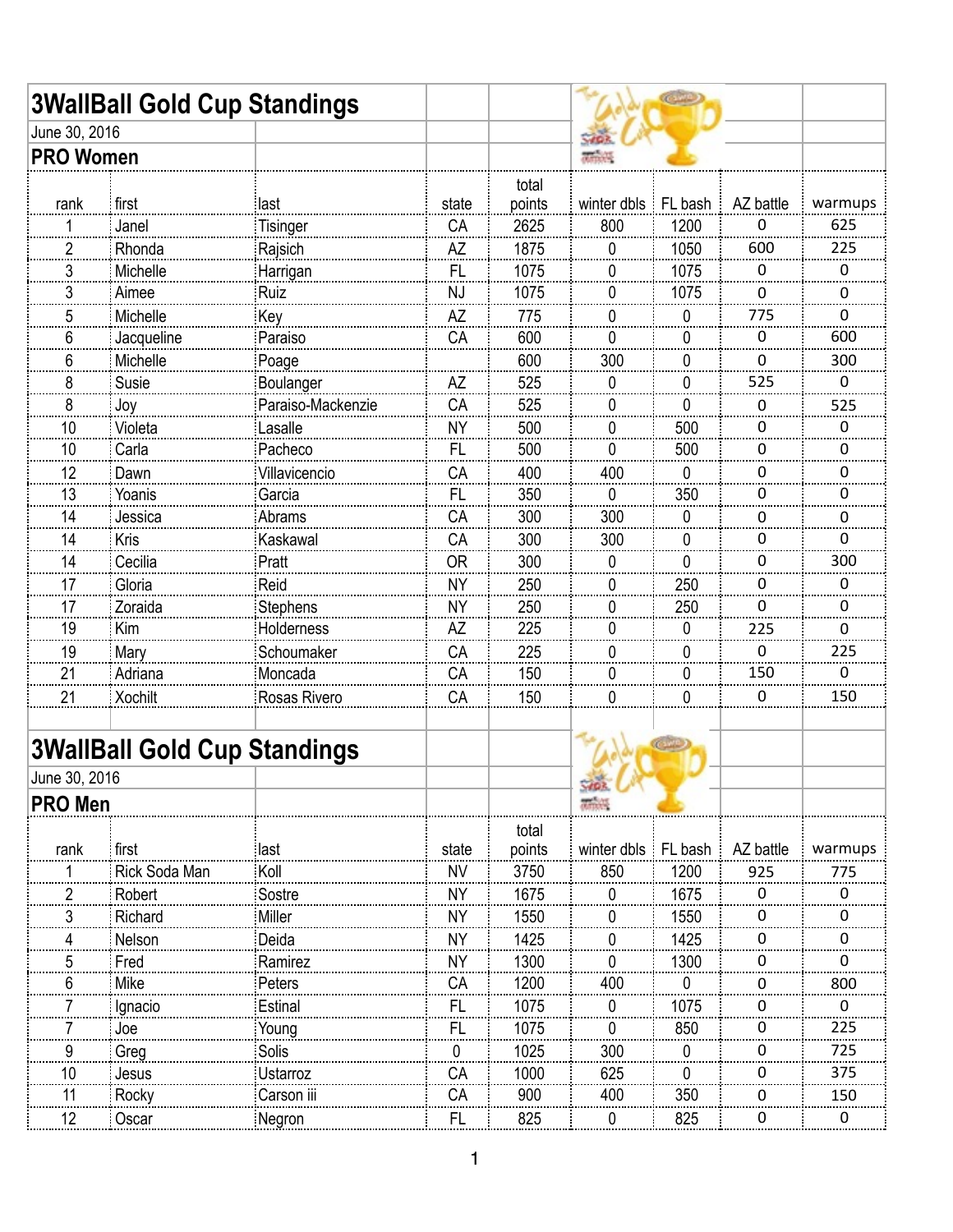| 13 | Tito         | Montanez         | СT         | 770 | 0            | 770 | 0                | 0           |
|----|--------------|------------------|------------|-----|--------------|-----|------------------|-------------|
| 13 | Cliff        | Swain            | <b>MA</b>  | 770 | 0            | 770 | 0                | 0           |
| 15 | Patrick      | Allin            | CA         | 750 | 300          | 0   | $\boldsymbol{0}$ | 450         |
| 16 | Scott        | Davis            | CA         | 675 | 300          | 0   | 0                | 375         |
| 17 | Daniel       | De La Rosa       | <b>MEX</b> | 625 | 0            | 0   | 625              | $\mathbf 0$ |
| 17 | Bobby        | Friedman         | CA         | 625 | 225          | 0   | $\mathbf 0$      | 400         |
| 17 | Tommy        | Medina           | <b>AZ</b>  | 625 | 0            | 0   | 625              | 0           |
| 20 | Eric         | Fernandez        | CA         | 600 | 300          | 0   | $\boldsymbol{0}$ | 300         |
| 20 | Jesus        | Ocana            | CA         | 600 | 450          | 0   | 0                | 150         |
| 20 | Mike         | Orr              | CA         | 600 | 225          | 0   | 0                | 375         |
| 20 | Jerry        | Reyes            | <b>AZ</b>  | 600 | 0            | 0   | 600              | 0           |
| 24 | David        | Mendoza          | TΧ         | 590 | 0            | 590 | 0                | 0           |
| 25 | Charlie      | Stalder          | <b>AZ</b>  | 550 | 0            | 0   | 550              | 0           |
| 26 | Matthew      | <b>Barcellos</b> | ÄŻ         | 525 | 0            | 0   | 525              | 0           |
| 26 | James        | Lamont           | AZ         | 525 | 0            | 0   | 525              | 0           |
| 26 | <b>Brian</b> | Pineda           | CA         | 525 | 225          | 0   | 0                | 300         |
| 29 | Richie       | Gonzalez         | <b>NY</b>  | 520 | 0            | 520 | 0                | 0           |
| 29 | Marty        | Hogan            | <b>MO</b>  | 520 | 0            | 520 | $\mathbf 0$      | 0           |
| 31 | Rob          | Mijares          | FL         | 500 | 0            | 500 | 0                | 0           |
| 31 | Yelandi      | Rivero           | FL         | 500 | 0            | 500 | 0                | 0           |
| 33 | Carlos       | Indacochea       | <b>AZ</b>  | 450 | 0            | 0   | 450              | 0           |
| 33 | Geoff        | Osberg           | CA         | 450 | 300          | 0   | 0                | 150         |
| 35 | Alejandro    | Barcelo          | <b>FL</b>  | 420 | 0            | 420 | $\boldsymbol{0}$ | 0           |
| 35 | David        | Dikman           | <b>NY</b>  | 420 | 0            | 420 | 0                | 0           |
| 35 | Victor       | Leibofsky        | FL         | 420 | 0            | 420 | 0                | 0           |
| 35 | Gregory      | Lewerenz         | MI         | 420 | 0            | 420 | 0                | 0           |
| 35 | Ronald       | Ling             | <b>NY</b>  | 420 | 0            | 420 | 0                | 0           |
| 35 | Anthony      | Rodriguez        | <b>NY</b>  | 420 | 0            | 420 | $\boldsymbol{0}$ | 0           |
| 41 | Gabriel      | Medina           | CA         | 400 | 400          | 0   | 0                | 0           |
| 41 | Josh         | <b>Tucker</b>    | CA         | 400 | 0            | 0   | 0                | 400         |
| 43 | Erik         | Blood            | AZ         | 375 | 0            | 0   | 375              | 0           |
| 43 | Jared        | Campos           | <b>NV</b>  | 375 | 0            | 0   | 375              | 0           |
| 43 | Danny        | Lavely           | <b>AL</b>  | 375 | 225          | 0   | 0                | 150         |
| 46 | John Craig   | Chisholm         | OH         | 340 | U            | 340 | 0                | 0           |
| 46 | Maykel       | Rodriguez        | FL         | 340 | O            | 340 | 0                | 0           |
| 48 | Todd         | Entrikin         | CA         | 325 | 0            | 0   | 0                | 325         |
| 48 | Dale         | Valentine        | CA         | 325 | <sup>0</sup> | 0   | 0                | 325         |
| 50 | Brandon      | Davis            | CA         | 300 | 0            | 0   | 0                | 300         |
| 50 | Jim          | Fernandez        | CA         | 300 | 300          | 0   | 0                | 0           |
| 50 | Victor       | Sanabria         | AZ         | 300 | 0            | 0   | 300              | U.          |
| 50 | <b>Nick</b>  | Schuman          | <b>NV</b>  | 300 | O            | 0   | 300              |             |
| 50 | <b>Rick</b>  | Wagner           | AZ         | 300 | 0            | 0   | 0                | 300         |
| 55 | Steven       | Acevedo          | <b>NY</b>  | 250 | <sup>0</sup> | 250 | 0                | 0           |
| 55 | Neal         | Brand            | MI         | 250 | 0            | 250 | 0                | 0           |
| 55 | Mike         | Harmon           | FL         | 250 | 0            | 250 | 0                | U.          |
| 55 | Roy          | Hernandez        | <b>FL</b>  | 250 | 0            | 250 | 0                | O           |
| 55 | Joe          | Linnell          | FL         | 250 | 0            | 250 | 0                | 0           |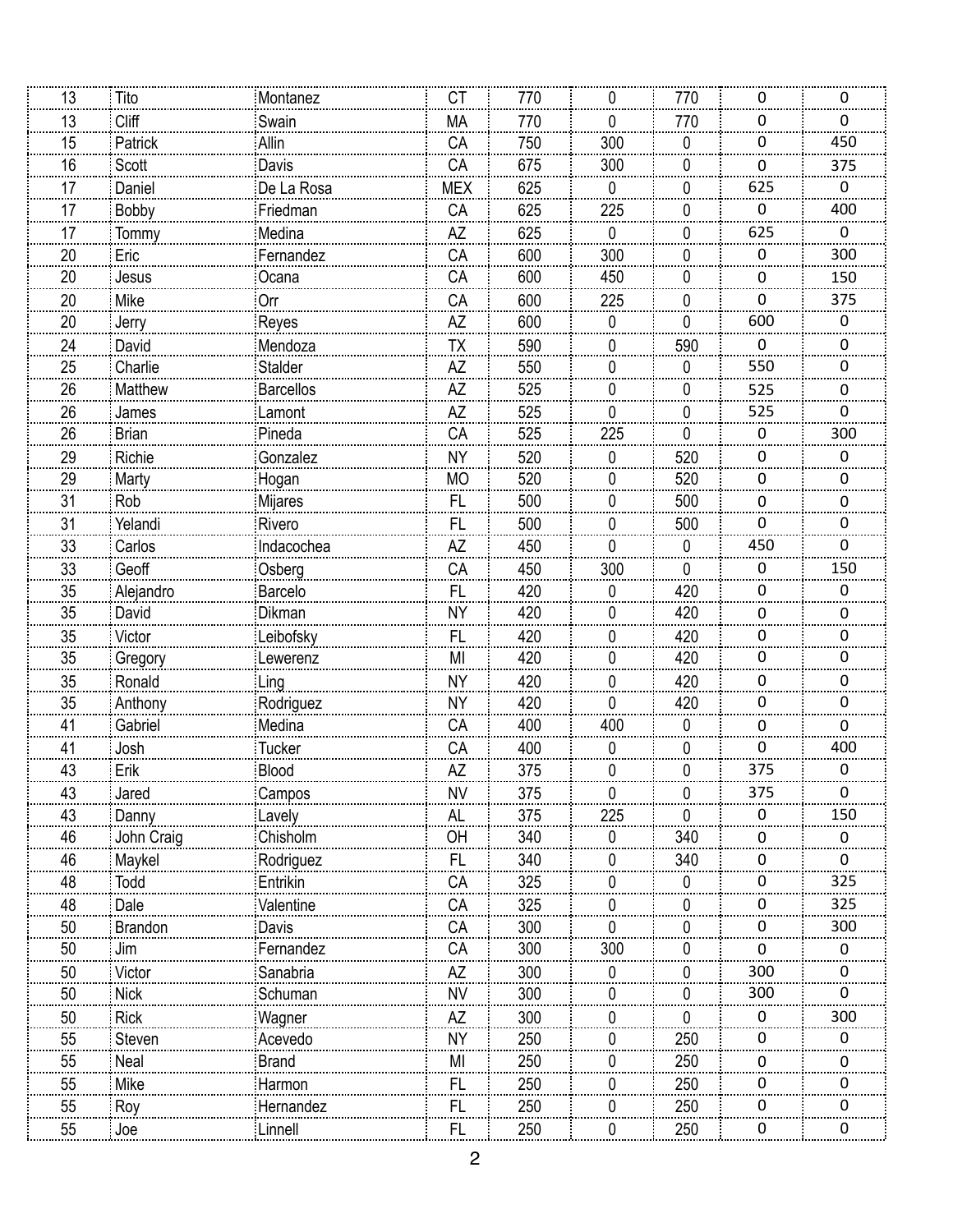| 250<br><b>NY</b><br>250<br>55<br>Ryan<br>0<br>0<br>0<br>Lopez<br>55<br>Chris<br><b>FL</b><br>0<br>0<br>Mcdonald<br>250<br>250<br>0<br>55<br><b>MEX</b><br>250<br>150<br>0<br>$\boldsymbol{0}$<br>100<br>Nicolai<br>Miramontes<br>55<br>250<br>FL<br>250<br>Pat<br>Prescott<br>0<br>0<br>0<br>Ramirez<br>250<br>55<br>Andres<br>FL<br>250<br>0<br>0<br>0<br>250<br>55<br>Silver<br>CA<br>250<br><b>Dillon</b><br>0<br>0<br>0<br>55<br>FL<br>250<br>250<br>0<br>Smith<br>0<br>0<br>Garry<br>67<br>CA<br>225<br>225<br>Belmonte<br>0<br>$\mathbf 0$<br>Steve<br>0<br>67<br>AZ<br>225<br>Garcia<br>James<br>225<br>0<br>0<br>0<br>225<br>225<br>67<br>Mendoza<br>AZ<br>Javier<br>0<br>0<br>0<br>225<br>225<br>67<br><b>OR</b><br>Pratt<br>0<br>0<br>0<br>Charles<br>225<br>67<br>CA<br>225<br>0<br><b>Rick</b><br>Villavicencio<br>0<br>0<br>72<br>CA<br>Rod<br>Frontino<br>200<br>$\mathbf 0$<br>0<br>$\mathbf 0$<br>200<br><br>FL<br><br>73<br>Kenneth<br>170<br>170<br>Armwood<br>0<br>0<br>0<br>73<br>170<br>FL<br>170<br>Michael<br>Bernstein<br>0<br>0<br>0<br>73<br><b>FL</b><br>170<br>0<br>170<br>0<br>Danny<br>Betancourt<br>0<br>73<br>170<br>170<br>0<br>FL<br>0<br><b>Brysman</b><br>0<br>corey<br><b>FL</b><br>73<br><b>Travis</b><br><b>Burnell</b><br>170<br>170<br>$\mathbf 0$<br>0<br>0<br>Bustos<br>73<br>TΧ<br>170<br>170<br>George<br>0<br>0<br>0<br>73<br>170<br>Canizares<br>FL<br>170<br>0<br>0<br>Jose<br>0<br>73<br><b>FL</b><br>170<br>170<br>Nicola<br>Chafloque<br>0<br>0<br>0<br>73<br>Claburn<br>170<br>170<br>0<br>Jeffrey<br>FL<br>0<br>0<br>Dembin<br>73<br>Michael<br><b>FL</b><br>170<br>170<br>$\boldsymbol{0}$<br>0<br>0<br>73<br>170<br>170<br>Herbiereo<br>Franqui<br>0<br>0<br>0<br>73<br>Goodman<br>170<br>170<br>FL<br>0<br>0<br><b>Bernie</b><br>0<br>73<br><b>FL</b><br>170<br>0<br>170<br>0<br>Alan<br>Klausner<br>0<br>73<br>170<br>170<br>0<br>FL<br>0<br><b>Bobby</b><br><b>Morales</b><br>0<br><b>NY</b><br>73<br>170<br>170<br>$\boldsymbol{0}$<br>0<br>Olmo<br>0<br>Danny<br>73<br>TΧ<br>170<br>Abel<br>170<br>Perez<br>0<br>0<br>0<br>73<br>Pickett<br>FL<br>170<br>170<br>0<br>0<br>Neal<br>0<br>73<br>Price<br>CA<br>170<br>0<br>170<br>0<br>0<br>Gerry<br>170<br>73<br><b>NY</b><br>0<br>0<br><b>Brian</b><br>Romero<br>0<br>170<br>Santiago<br><b>FL</b><br>170<br>73<br>170<br>Al<br>O.<br>U<br>0<br>Valladares<br>Maikel<br>FL<br>73<br>170<br>170<br>0<br>0<br>0<br>94<br>Avila<br>CA<br>150<br>150<br>Luis<br>0<br>U<br>0<br>150<br>94<br>CA<br>150<br><b>Barrera</b><br>0<br>0<br>0<br>Georges<br>CA<br>94<br>150<br>150<br>Jose<br>Campos<br>0<br>0<br>0<br>150<br>150<br>94<br>AZ<br>Couch<br>0<br>Ron<br>0<br>0<br>94<br>CA<br>Dylewski<br>150<br>Paul<br>150<br>0<br>0<br>0<br>94<br>CA<br>150<br>150<br>Rafael<br>Filippini<br>$\Omega$<br>O<br>0<br>150<br>94<br>$\mathsf{A}\mathsf{Z}$<br>150<br>Gavin<br>Gardner<br>0<br>U<br>CA<br>94<br>Carlos<br>Mercado<br>150<br>150<br>0<br>0<br>0<br><b>AZ</b><br>150<br>150<br>94<br>Patterson<br>0<br>Ryan<br>0<br>0<br>94<br>CA<br>Rodriguez<br>150<br>Victor<br>150<br>0<br>U<br>0<br>94<br>Sandello<br>CA<br>150<br>150<br><b>Rick</b><br>$\Omega$<br>O<br>0<br>150<br>Patrick<br>Smith<br>AZ<br>150<br>94<br>0<br>0<br>0 |    |        |        |    |     |   |   |   |     |
|-----------------------------------------------------------------------------------------------------------------------------------------------------------------------------------------------------------------------------------------------------------------------------------------------------------------------------------------------------------------------------------------------------------------------------------------------------------------------------------------------------------------------------------------------------------------------------------------------------------------------------------------------------------------------------------------------------------------------------------------------------------------------------------------------------------------------------------------------------------------------------------------------------------------------------------------------------------------------------------------------------------------------------------------------------------------------------------------------------------------------------------------------------------------------------------------------------------------------------------------------------------------------------------------------------------------------------------------------------------------------------------------------------------------------------------------------------------------------------------------------------------------------------------------------------------------------------------------------------------------------------------------------------------------------------------------------------------------------------------------------------------------------------------------------------------------------------------------------------------------------------------------------------------------------------------------------------------------------------------------------------------------------------------------------------------------------------------------------------------------------------------------------------------------------------------------------------------------------------------------------------------------------------------------------------------------------------------------------------------------------------------------------------------------------------------------------------------------------------------------------------------------------------------------------------------------------------------------------------------------------------------------------------------------------------------------------------------------------------------------------------------------------------------------------------------------------------------------------------------------------------------------------------------------------------------------------------------------------------------------------------------------------------------------------------------------------------------------------------------------------------------------------------------------------------------------------------------------------------------------|----|--------|--------|----|-----|---|---|---|-----|
|                                                                                                                                                                                                                                                                                                                                                                                                                                                                                                                                                                                                                                                                                                                                                                                                                                                                                                                                                                                                                                                                                                                                                                                                                                                                                                                                                                                                                                                                                                                                                                                                                                                                                                                                                                                                                                                                                                                                                                                                                                                                                                                                                                                                                                                                                                                                                                                                                                                                                                                                                                                                                                                                                                                                                                                                                                                                                                                                                                                                                                                                                                                                                                                                                                         |    |        |        |    |     |   |   |   |     |
|                                                                                                                                                                                                                                                                                                                                                                                                                                                                                                                                                                                                                                                                                                                                                                                                                                                                                                                                                                                                                                                                                                                                                                                                                                                                                                                                                                                                                                                                                                                                                                                                                                                                                                                                                                                                                                                                                                                                                                                                                                                                                                                                                                                                                                                                                                                                                                                                                                                                                                                                                                                                                                                                                                                                                                                                                                                                                                                                                                                                                                                                                                                                                                                                                                         |    |        |        |    |     |   |   |   |     |
|                                                                                                                                                                                                                                                                                                                                                                                                                                                                                                                                                                                                                                                                                                                                                                                                                                                                                                                                                                                                                                                                                                                                                                                                                                                                                                                                                                                                                                                                                                                                                                                                                                                                                                                                                                                                                                                                                                                                                                                                                                                                                                                                                                                                                                                                                                                                                                                                                                                                                                                                                                                                                                                                                                                                                                                                                                                                                                                                                                                                                                                                                                                                                                                                                                         |    |        |        |    |     |   |   |   |     |
|                                                                                                                                                                                                                                                                                                                                                                                                                                                                                                                                                                                                                                                                                                                                                                                                                                                                                                                                                                                                                                                                                                                                                                                                                                                                                                                                                                                                                                                                                                                                                                                                                                                                                                                                                                                                                                                                                                                                                                                                                                                                                                                                                                                                                                                                                                                                                                                                                                                                                                                                                                                                                                                                                                                                                                                                                                                                                                                                                                                                                                                                                                                                                                                                                                         |    |        |        |    |     |   |   |   |     |
|                                                                                                                                                                                                                                                                                                                                                                                                                                                                                                                                                                                                                                                                                                                                                                                                                                                                                                                                                                                                                                                                                                                                                                                                                                                                                                                                                                                                                                                                                                                                                                                                                                                                                                                                                                                                                                                                                                                                                                                                                                                                                                                                                                                                                                                                                                                                                                                                                                                                                                                                                                                                                                                                                                                                                                                                                                                                                                                                                                                                                                                                                                                                                                                                                                         |    |        |        |    |     |   |   |   |     |
|                                                                                                                                                                                                                                                                                                                                                                                                                                                                                                                                                                                                                                                                                                                                                                                                                                                                                                                                                                                                                                                                                                                                                                                                                                                                                                                                                                                                                                                                                                                                                                                                                                                                                                                                                                                                                                                                                                                                                                                                                                                                                                                                                                                                                                                                                                                                                                                                                                                                                                                                                                                                                                                                                                                                                                                                                                                                                                                                                                                                                                                                                                                                                                                                                                         |    |        |        |    |     |   |   |   |     |
|                                                                                                                                                                                                                                                                                                                                                                                                                                                                                                                                                                                                                                                                                                                                                                                                                                                                                                                                                                                                                                                                                                                                                                                                                                                                                                                                                                                                                                                                                                                                                                                                                                                                                                                                                                                                                                                                                                                                                                                                                                                                                                                                                                                                                                                                                                                                                                                                                                                                                                                                                                                                                                                                                                                                                                                                                                                                                                                                                                                                                                                                                                                                                                                                                                         |    |        |        |    |     |   |   |   |     |
|                                                                                                                                                                                                                                                                                                                                                                                                                                                                                                                                                                                                                                                                                                                                                                                                                                                                                                                                                                                                                                                                                                                                                                                                                                                                                                                                                                                                                                                                                                                                                                                                                                                                                                                                                                                                                                                                                                                                                                                                                                                                                                                                                                                                                                                                                                                                                                                                                                                                                                                                                                                                                                                                                                                                                                                                                                                                                                                                                                                                                                                                                                                                                                                                                                         |    |        |        |    |     |   |   |   |     |
|                                                                                                                                                                                                                                                                                                                                                                                                                                                                                                                                                                                                                                                                                                                                                                                                                                                                                                                                                                                                                                                                                                                                                                                                                                                                                                                                                                                                                                                                                                                                                                                                                                                                                                                                                                                                                                                                                                                                                                                                                                                                                                                                                                                                                                                                                                                                                                                                                                                                                                                                                                                                                                                                                                                                                                                                                                                                                                                                                                                                                                                                                                                                                                                                                                         |    |        |        |    |     |   |   |   |     |
|                                                                                                                                                                                                                                                                                                                                                                                                                                                                                                                                                                                                                                                                                                                                                                                                                                                                                                                                                                                                                                                                                                                                                                                                                                                                                                                                                                                                                                                                                                                                                                                                                                                                                                                                                                                                                                                                                                                                                                                                                                                                                                                                                                                                                                                                                                                                                                                                                                                                                                                                                                                                                                                                                                                                                                                                                                                                                                                                                                                                                                                                                                                                                                                                                                         |    |        |        |    |     |   |   |   |     |
|                                                                                                                                                                                                                                                                                                                                                                                                                                                                                                                                                                                                                                                                                                                                                                                                                                                                                                                                                                                                                                                                                                                                                                                                                                                                                                                                                                                                                                                                                                                                                                                                                                                                                                                                                                                                                                                                                                                                                                                                                                                                                                                                                                                                                                                                                                                                                                                                                                                                                                                                                                                                                                                                                                                                                                                                                                                                                                                                                                                                                                                                                                                                                                                                                                         |    |        |        |    |     |   |   |   |     |
|                                                                                                                                                                                                                                                                                                                                                                                                                                                                                                                                                                                                                                                                                                                                                                                                                                                                                                                                                                                                                                                                                                                                                                                                                                                                                                                                                                                                                                                                                                                                                                                                                                                                                                                                                                                                                                                                                                                                                                                                                                                                                                                                                                                                                                                                                                                                                                                                                                                                                                                                                                                                                                                                                                                                                                                                                                                                                                                                                                                                                                                                                                                                                                                                                                         |    |        |        |    |     |   |   |   |     |
|                                                                                                                                                                                                                                                                                                                                                                                                                                                                                                                                                                                                                                                                                                                                                                                                                                                                                                                                                                                                                                                                                                                                                                                                                                                                                                                                                                                                                                                                                                                                                                                                                                                                                                                                                                                                                                                                                                                                                                                                                                                                                                                                                                                                                                                                                                                                                                                                                                                                                                                                                                                                                                                                                                                                                                                                                                                                                                                                                                                                                                                                                                                                                                                                                                         |    |        |        |    |     |   |   |   |     |
|                                                                                                                                                                                                                                                                                                                                                                                                                                                                                                                                                                                                                                                                                                                                                                                                                                                                                                                                                                                                                                                                                                                                                                                                                                                                                                                                                                                                                                                                                                                                                                                                                                                                                                                                                                                                                                                                                                                                                                                                                                                                                                                                                                                                                                                                                                                                                                                                                                                                                                                                                                                                                                                                                                                                                                                                                                                                                                                                                                                                                                                                                                                                                                                                                                         |    |        |        |    |     |   |   |   |     |
|                                                                                                                                                                                                                                                                                                                                                                                                                                                                                                                                                                                                                                                                                                                                                                                                                                                                                                                                                                                                                                                                                                                                                                                                                                                                                                                                                                                                                                                                                                                                                                                                                                                                                                                                                                                                                                                                                                                                                                                                                                                                                                                                                                                                                                                                                                                                                                                                                                                                                                                                                                                                                                                                                                                                                                                                                                                                                                                                                                                                                                                                                                                                                                                                                                         |    |        |        |    |     |   |   |   |     |
|                                                                                                                                                                                                                                                                                                                                                                                                                                                                                                                                                                                                                                                                                                                                                                                                                                                                                                                                                                                                                                                                                                                                                                                                                                                                                                                                                                                                                                                                                                                                                                                                                                                                                                                                                                                                                                                                                                                                                                                                                                                                                                                                                                                                                                                                                                                                                                                                                                                                                                                                                                                                                                                                                                                                                                                                                                                                                                                                                                                                                                                                                                                                                                                                                                         |    |        |        |    |     |   |   |   |     |
|                                                                                                                                                                                                                                                                                                                                                                                                                                                                                                                                                                                                                                                                                                                                                                                                                                                                                                                                                                                                                                                                                                                                                                                                                                                                                                                                                                                                                                                                                                                                                                                                                                                                                                                                                                                                                                                                                                                                                                                                                                                                                                                                                                                                                                                                                                                                                                                                                                                                                                                                                                                                                                                                                                                                                                                                                                                                                                                                                                                                                                                                                                                                                                                                                                         |    |        |        |    |     |   |   |   |     |
|                                                                                                                                                                                                                                                                                                                                                                                                                                                                                                                                                                                                                                                                                                                                                                                                                                                                                                                                                                                                                                                                                                                                                                                                                                                                                                                                                                                                                                                                                                                                                                                                                                                                                                                                                                                                                                                                                                                                                                                                                                                                                                                                                                                                                                                                                                                                                                                                                                                                                                                                                                                                                                                                                                                                                                                                                                                                                                                                                                                                                                                                                                                                                                                                                                         |    |        |        |    |     |   |   |   |     |
|                                                                                                                                                                                                                                                                                                                                                                                                                                                                                                                                                                                                                                                                                                                                                                                                                                                                                                                                                                                                                                                                                                                                                                                                                                                                                                                                                                                                                                                                                                                                                                                                                                                                                                                                                                                                                                                                                                                                                                                                                                                                                                                                                                                                                                                                                                                                                                                                                                                                                                                                                                                                                                                                                                                                                                                                                                                                                                                                                                                                                                                                                                                                                                                                                                         |    |        |        |    |     |   |   |   |     |
|                                                                                                                                                                                                                                                                                                                                                                                                                                                                                                                                                                                                                                                                                                                                                                                                                                                                                                                                                                                                                                                                                                                                                                                                                                                                                                                                                                                                                                                                                                                                                                                                                                                                                                                                                                                                                                                                                                                                                                                                                                                                                                                                                                                                                                                                                                                                                                                                                                                                                                                                                                                                                                                                                                                                                                                                                                                                                                                                                                                                                                                                                                                                                                                                                                         |    |        |        |    |     |   |   |   |     |
|                                                                                                                                                                                                                                                                                                                                                                                                                                                                                                                                                                                                                                                                                                                                                                                                                                                                                                                                                                                                                                                                                                                                                                                                                                                                                                                                                                                                                                                                                                                                                                                                                                                                                                                                                                                                                                                                                                                                                                                                                                                                                                                                                                                                                                                                                                                                                                                                                                                                                                                                                                                                                                                                                                                                                                                                                                                                                                                                                                                                                                                                                                                                                                                                                                         |    |        |        |    |     |   |   |   |     |
|                                                                                                                                                                                                                                                                                                                                                                                                                                                                                                                                                                                                                                                                                                                                                                                                                                                                                                                                                                                                                                                                                                                                                                                                                                                                                                                                                                                                                                                                                                                                                                                                                                                                                                                                                                                                                                                                                                                                                                                                                                                                                                                                                                                                                                                                                                                                                                                                                                                                                                                                                                                                                                                                                                                                                                                                                                                                                                                                                                                                                                                                                                                                                                                                                                         |    |        |        |    |     |   |   |   |     |
|                                                                                                                                                                                                                                                                                                                                                                                                                                                                                                                                                                                                                                                                                                                                                                                                                                                                                                                                                                                                                                                                                                                                                                                                                                                                                                                                                                                                                                                                                                                                                                                                                                                                                                                                                                                                                                                                                                                                                                                                                                                                                                                                                                                                                                                                                                                                                                                                                                                                                                                                                                                                                                                                                                                                                                                                                                                                                                                                                                                                                                                                                                                                                                                                                                         |    |        |        |    |     |   |   |   |     |
|                                                                                                                                                                                                                                                                                                                                                                                                                                                                                                                                                                                                                                                                                                                                                                                                                                                                                                                                                                                                                                                                                                                                                                                                                                                                                                                                                                                                                                                                                                                                                                                                                                                                                                                                                                                                                                                                                                                                                                                                                                                                                                                                                                                                                                                                                                                                                                                                                                                                                                                                                                                                                                                                                                                                                                                                                                                                                                                                                                                                                                                                                                                                                                                                                                         |    |        |        |    |     |   |   |   |     |
|                                                                                                                                                                                                                                                                                                                                                                                                                                                                                                                                                                                                                                                                                                                                                                                                                                                                                                                                                                                                                                                                                                                                                                                                                                                                                                                                                                                                                                                                                                                                                                                                                                                                                                                                                                                                                                                                                                                                                                                                                                                                                                                                                                                                                                                                                                                                                                                                                                                                                                                                                                                                                                                                                                                                                                                                                                                                                                                                                                                                                                                                                                                                                                                                                                         |    |        |        |    |     |   |   |   |     |
|                                                                                                                                                                                                                                                                                                                                                                                                                                                                                                                                                                                                                                                                                                                                                                                                                                                                                                                                                                                                                                                                                                                                                                                                                                                                                                                                                                                                                                                                                                                                                                                                                                                                                                                                                                                                                                                                                                                                                                                                                                                                                                                                                                                                                                                                                                                                                                                                                                                                                                                                                                                                                                                                                                                                                                                                                                                                                                                                                                                                                                                                                                                                                                                                                                         |    |        |        |    |     |   |   |   |     |
|                                                                                                                                                                                                                                                                                                                                                                                                                                                                                                                                                                                                                                                                                                                                                                                                                                                                                                                                                                                                                                                                                                                                                                                                                                                                                                                                                                                                                                                                                                                                                                                                                                                                                                                                                                                                                                                                                                                                                                                                                                                                                                                                                                                                                                                                                                                                                                                                                                                                                                                                                                                                                                                                                                                                                                                                                                                                                                                                                                                                                                                                                                                                                                                                                                         |    |        |        |    |     |   |   |   |     |
|                                                                                                                                                                                                                                                                                                                                                                                                                                                                                                                                                                                                                                                                                                                                                                                                                                                                                                                                                                                                                                                                                                                                                                                                                                                                                                                                                                                                                                                                                                                                                                                                                                                                                                                                                                                                                                                                                                                                                                                                                                                                                                                                                                                                                                                                                                                                                                                                                                                                                                                                                                                                                                                                                                                                                                                                                                                                                                                                                                                                                                                                                                                                                                                                                                         |    |        |        |    |     |   |   |   |     |
|                                                                                                                                                                                                                                                                                                                                                                                                                                                                                                                                                                                                                                                                                                                                                                                                                                                                                                                                                                                                                                                                                                                                                                                                                                                                                                                                                                                                                                                                                                                                                                                                                                                                                                                                                                                                                                                                                                                                                                                                                                                                                                                                                                                                                                                                                                                                                                                                                                                                                                                                                                                                                                                                                                                                                                                                                                                                                                                                                                                                                                                                                                                                                                                                                                         |    |        |        |    |     |   |   |   |     |
|                                                                                                                                                                                                                                                                                                                                                                                                                                                                                                                                                                                                                                                                                                                                                                                                                                                                                                                                                                                                                                                                                                                                                                                                                                                                                                                                                                                                                                                                                                                                                                                                                                                                                                                                                                                                                                                                                                                                                                                                                                                                                                                                                                                                                                                                                                                                                                                                                                                                                                                                                                                                                                                                                                                                                                                                                                                                                                                                                                                                                                                                                                                                                                                                                                         |    |        |        |    |     |   |   |   |     |
|                                                                                                                                                                                                                                                                                                                                                                                                                                                                                                                                                                                                                                                                                                                                                                                                                                                                                                                                                                                                                                                                                                                                                                                                                                                                                                                                                                                                                                                                                                                                                                                                                                                                                                                                                                                                                                                                                                                                                                                                                                                                                                                                                                                                                                                                                                                                                                                                                                                                                                                                                                                                                                                                                                                                                                                                                                                                                                                                                                                                                                                                                                                                                                                                                                         |    |        |        |    |     |   |   |   |     |
|                                                                                                                                                                                                                                                                                                                                                                                                                                                                                                                                                                                                                                                                                                                                                                                                                                                                                                                                                                                                                                                                                                                                                                                                                                                                                                                                                                                                                                                                                                                                                                                                                                                                                                                                                                                                                                                                                                                                                                                                                                                                                                                                                                                                                                                                                                                                                                                                                                                                                                                                                                                                                                                                                                                                                                                                                                                                                                                                                                                                                                                                                                                                                                                                                                         |    |        |        |    |     |   |   |   |     |
|                                                                                                                                                                                                                                                                                                                                                                                                                                                                                                                                                                                                                                                                                                                                                                                                                                                                                                                                                                                                                                                                                                                                                                                                                                                                                                                                                                                                                                                                                                                                                                                                                                                                                                                                                                                                                                                                                                                                                                                                                                                                                                                                                                                                                                                                                                                                                                                                                                                                                                                                                                                                                                                                                                                                                                                                                                                                                                                                                                                                                                                                                                                                                                                                                                         |    |        |        |    |     |   |   |   |     |
|                                                                                                                                                                                                                                                                                                                                                                                                                                                                                                                                                                                                                                                                                                                                                                                                                                                                                                                                                                                                                                                                                                                                                                                                                                                                                                                                                                                                                                                                                                                                                                                                                                                                                                                                                                                                                                                                                                                                                                                                                                                                                                                                                                                                                                                                                                                                                                                                                                                                                                                                                                                                                                                                                                                                                                                                                                                                                                                                                                                                                                                                                                                                                                                                                                         |    |        |        |    |     |   |   |   |     |
|                                                                                                                                                                                                                                                                                                                                                                                                                                                                                                                                                                                                                                                                                                                                                                                                                                                                                                                                                                                                                                                                                                                                                                                                                                                                                                                                                                                                                                                                                                                                                                                                                                                                                                                                                                                                                                                                                                                                                                                                                                                                                                                                                                                                                                                                                                                                                                                                                                                                                                                                                                                                                                                                                                                                                                                                                                                                                                                                                                                                                                                                                                                                                                                                                                         |    |        |        |    |     |   |   |   |     |
|                                                                                                                                                                                                                                                                                                                                                                                                                                                                                                                                                                                                                                                                                                                                                                                                                                                                                                                                                                                                                                                                                                                                                                                                                                                                                                                                                                                                                                                                                                                                                                                                                                                                                                                                                                                                                                                                                                                                                                                                                                                                                                                                                                                                                                                                                                                                                                                                                                                                                                                                                                                                                                                                                                                                                                                                                                                                                                                                                                                                                                                                                                                                                                                                                                         |    |        |        |    |     |   |   |   |     |
|                                                                                                                                                                                                                                                                                                                                                                                                                                                                                                                                                                                                                                                                                                                                                                                                                                                                                                                                                                                                                                                                                                                                                                                                                                                                                                                                                                                                                                                                                                                                                                                                                                                                                                                                                                                                                                                                                                                                                                                                                                                                                                                                                                                                                                                                                                                                                                                                                                                                                                                                                                                                                                                                                                                                                                                                                                                                                                                                                                                                                                                                                                                                                                                                                                         |    |        |        |    |     |   |   |   |     |
|                                                                                                                                                                                                                                                                                                                                                                                                                                                                                                                                                                                                                                                                                                                                                                                                                                                                                                                                                                                                                                                                                                                                                                                                                                                                                                                                                                                                                                                                                                                                                                                                                                                                                                                                                                                                                                                                                                                                                                                                                                                                                                                                                                                                                                                                                                                                                                                                                                                                                                                                                                                                                                                                                                                                                                                                                                                                                                                                                                                                                                                                                                                                                                                                                                         |    |        |        |    |     |   |   |   |     |
|                                                                                                                                                                                                                                                                                                                                                                                                                                                                                                                                                                                                                                                                                                                                                                                                                                                                                                                                                                                                                                                                                                                                                                                                                                                                                                                                                                                                                                                                                                                                                                                                                                                                                                                                                                                                                                                                                                                                                                                                                                                                                                                                                                                                                                                                                                                                                                                                                                                                                                                                                                                                                                                                                                                                                                                                                                                                                                                                                                                                                                                                                                                                                                                                                                         |    |        |        |    |     |   |   |   |     |
|                                                                                                                                                                                                                                                                                                                                                                                                                                                                                                                                                                                                                                                                                                                                                                                                                                                                                                                                                                                                                                                                                                                                                                                                                                                                                                                                                                                                                                                                                                                                                                                                                                                                                                                                                                                                                                                                                                                                                                                                                                                                                                                                                                                                                                                                                                                                                                                                                                                                                                                                                                                                                                                                                                                                                                                                                                                                                                                                                                                                                                                                                                                                                                                                                                         |    |        |        |    |     |   |   |   |     |
|                                                                                                                                                                                                                                                                                                                                                                                                                                                                                                                                                                                                                                                                                                                                                                                                                                                                                                                                                                                                                                                                                                                                                                                                                                                                                                                                                                                                                                                                                                                                                                                                                                                                                                                                                                                                                                                                                                                                                                                                                                                                                                                                                                                                                                                                                                                                                                                                                                                                                                                                                                                                                                                                                                                                                                                                                                                                                                                                                                                                                                                                                                                                                                                                                                         |    |        |        |    |     |   |   |   |     |
|                                                                                                                                                                                                                                                                                                                                                                                                                                                                                                                                                                                                                                                                                                                                                                                                                                                                                                                                                                                                                                                                                                                                                                                                                                                                                                                                                                                                                                                                                                                                                                                                                                                                                                                                                                                                                                                                                                                                                                                                                                                                                                                                                                                                                                                                                                                                                                                                                                                                                                                                                                                                                                                                                                                                                                                                                                                                                                                                                                                                                                                                                                                                                                                                                                         |    |        |        |    |     |   |   |   |     |
|                                                                                                                                                                                                                                                                                                                                                                                                                                                                                                                                                                                                                                                                                                                                                                                                                                                                                                                                                                                                                                                                                                                                                                                                                                                                                                                                                                                                                                                                                                                                                                                                                                                                                                                                                                                                                                                                                                                                                                                                                                                                                                                                                                                                                                                                                                                                                                                                                                                                                                                                                                                                                                                                                                                                                                                                                                                                                                                                                                                                                                                                                                                                                                                                                                         |    |        |        |    |     |   |   |   |     |
|                                                                                                                                                                                                                                                                                                                                                                                                                                                                                                                                                                                                                                                                                                                                                                                                                                                                                                                                                                                                                                                                                                                                                                                                                                                                                                                                                                                                                                                                                                                                                                                                                                                                                                                                                                                                                                                                                                                                                                                                                                                                                                                                                                                                                                                                                                                                                                                                                                                                                                                                                                                                                                                                                                                                                                                                                                                                                                                                                                                                                                                                                                                                                                                                                                         |    |        |        |    |     |   |   |   |     |
|                                                                                                                                                                                                                                                                                                                                                                                                                                                                                                                                                                                                                                                                                                                                                                                                                                                                                                                                                                                                                                                                                                                                                                                                                                                                                                                                                                                                                                                                                                                                                                                                                                                                                                                                                                                                                                                                                                                                                                                                                                                                                                                                                                                                                                                                                                                                                                                                                                                                                                                                                                                                                                                                                                                                                                                                                                                                                                                                                                                                                                                                                                                                                                                                                                         |    |        |        |    |     |   |   |   |     |
|                                                                                                                                                                                                                                                                                                                                                                                                                                                                                                                                                                                                                                                                                                                                                                                                                                                                                                                                                                                                                                                                                                                                                                                                                                                                                                                                                                                                                                                                                                                                                                                                                                                                                                                                                                                                                                                                                                                                                                                                                                                                                                                                                                                                                                                                                                                                                                                                                                                                                                                                                                                                                                                                                                                                                                                                                                                                                                                                                                                                                                                                                                                                                                                                                                         |    |        |        |    |     |   |   |   |     |
|                                                                                                                                                                                                                                                                                                                                                                                                                                                                                                                                                                                                                                                                                                                                                                                                                                                                                                                                                                                                                                                                                                                                                                                                                                                                                                                                                                                                                                                                                                                                                                                                                                                                                                                                                                                                                                                                                                                                                                                                                                                                                                                                                                                                                                                                                                                                                                                                                                                                                                                                                                                                                                                                                                                                                                                                                                                                                                                                                                                                                                                                                                                                                                                                                                         | 94 | Daryle | Uhrich | CA | 150 | 0 | 0 | 0 | 150 |